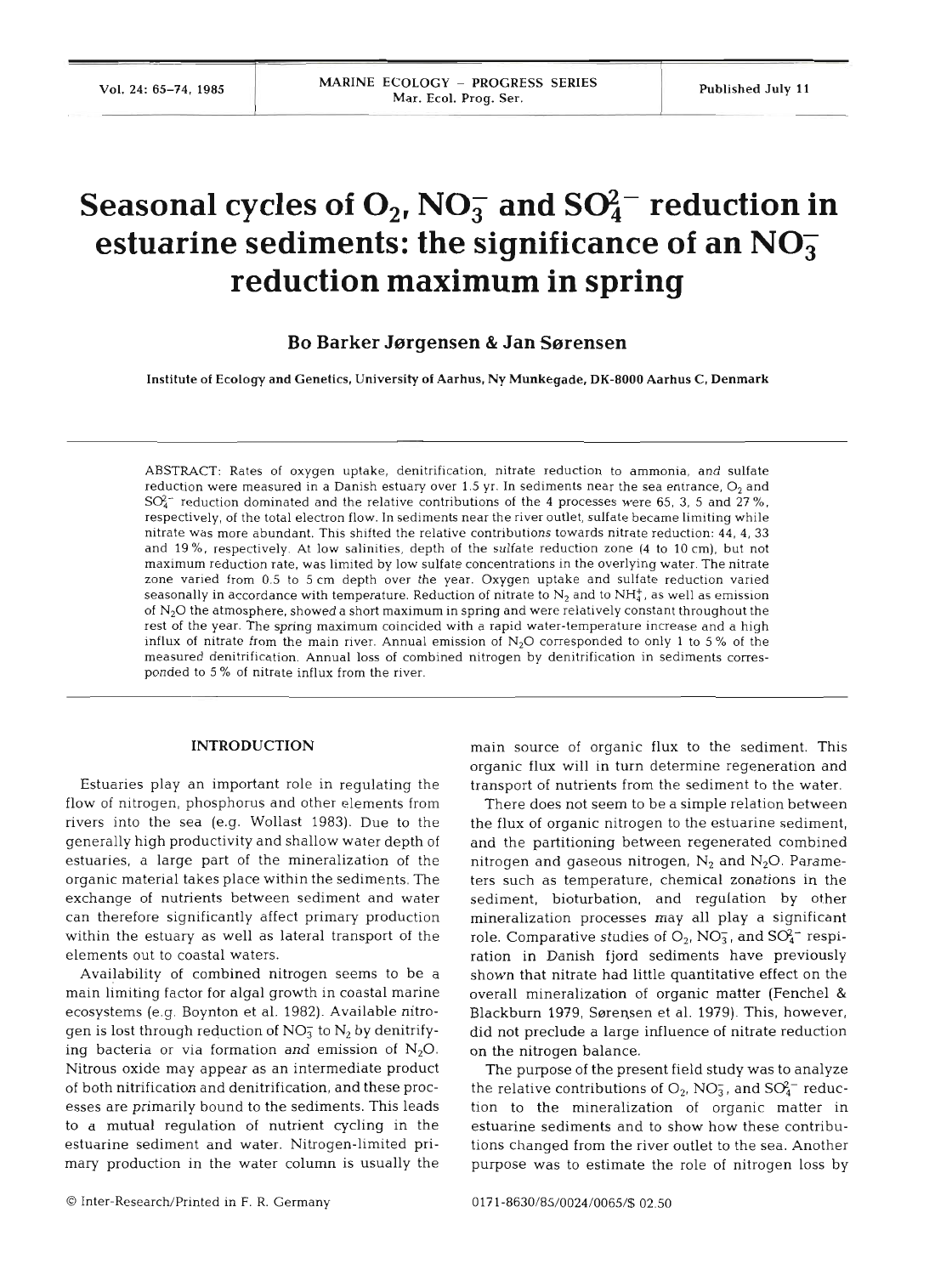| Station | Description                      | Porosity              |            | % dry org.    |            |
|---------|----------------------------------|-----------------------|------------|---------------|------------|
|         |                                  | $0$ to $1 \text{ cm}$ | 9 to 10 cm | $0$ to $1$ cm | 9 to 10 cm |
|         | 'Marine', fine and medium sand   | 40 %                  | $39 \%$    | 1.2           | 1.1        |
| z.      | 'Marine', silt, sheltered bay    | 84 %                  | 58 %       | 8.9           | 3.3        |
| 3.      | 'Marine', silt and sand, exposed | 69 %                  | $46\%$     | 2.6           | 1.7        |
| 4.      | 'Fresh', silt, near reed swamp   | 82 %                  | 66 %       | 10.2          | 4.8        |
|         | 'Fresh', silt, near river outlet | 84 %                  | 48 %       | 12.1          | 4.0        |

Table 1. Sediment characteristics of 5 investigated sites. Porosity is stated as % volume of porewater, organic content as % dry weight

denitrification in relation to the riverine influx of  $NO<sub>3</sub>$ sion were made for comparison with the  $N_2$  losses by while measurements of nitrate reduction, denitrificavals over 1.5 yr.

## MATERIALS AND METHODS

shallow estuary of 1.9 km<sup>2</sup> situated on the east coast of d. No detectable changes in the  $O_2$ , NO<sub>3</sub> or SO<sub>4</sub><sup>-</sup> Jutland, Denmark. Mean water depth is only 1 m. The distributions took place during this pre-incubation. trance to the east and receives freshwater mostly from situ temperature. Odder River to the west. The catchment area of the river is 101 km<sup>2</sup>. It receives drainage water mostly from wide cores both with and without magnetic stirring as agricultural areas as well as sewage from the town of Odder. Salinities in the eastern ('marine') part of Norsminde Fjord varied from 8 to 23 **Yw** and in the western ('fresh') part from 0.5 to 8 **%o.** The tidal amplitude is 10 to 25 cm. Extreme high waters are prevented by sluices at the sea-entrance. The estuary is surrounded by farmland and is moderately eutrophic with an annual pri-<br>segments from the same depths in the 3 cores were mary productivity of plankton of 200 g C  $\rm m^{-2}$ .

graphy and ecology is given by Muus (1967). Different aspects of the C, N, and S cycles in sediments of the earlier study (Howarth & Jørgensen 1984). estuary have been published previously (e.g. Sørensen 1978, 1984, Sørensen et al. 1979, Hansen et al. 1981, inhibition technique of Sørensen (1978) as modified by Iversen & Blackburn 1981, Troelsen & Jørgensen 1982, Andersen et al. (1984). Twelve parallel sediment cores Howarth & Jørgensen 1984). (In some of these papers per station were sampled in 4 cm wide tubes and the estuary was called 'Kysing Fjord' which, however, comprises only the southeastern part).

from January 1983 to June 1984. Three of these, Stations 1 to 3, were situated in the high-salinity part and cores, multiple injections of C<sub>2</sub>H<sub>2</sub>-saturated dist. water 2, Sta. 4 and 5, in the low-salinity part of the estuary. were made to obtain a final 10%  $C_2H_2$  saturation in The 5 localities and their sediments are characterized both sediment and water. A parallel series of 6 cores in Table **1.** 

500 measurements of oxygen uptake rates, 100 measurements of denitrification and total nitrate reduction, and 600 measurements of sulfate reduction in undis- well as in the overlying water and headspace. Sedi-

to the estuary. Concurrent measurements of  $N_2O$  emis-<br>uptake and sulfate reduction were done at all 5 stations denitrification. Due to the strong seasonality of the tion and  $N_2O$  emission were done at Sta. 1 and 4 only. processes, their rates were measured at regular inter-The study was carried out in Norsminde Fjord, a dark at in situ temperature until analysis within 1 to 2 estuary is connected to the sea through a narrow  $\epsilon$ n- Rate measurements were done also in the dark at in ed sediment cross. Measurements of oxygen<br>net add suddle sediment orces. Measurements of sitterns<br>and sulfate reduction were done at all 5 stations<br>and N<sub>2</sub>O emission were done at Stat. 1 and 4 only,<br>rarate measurements w

A general description of Norsminde Fjord, its hydro- volatile sulfide. The radioactivity of other reduced sul-

Five localities were studied at 1 to 2 mo intervals ring of the water provided a natural flux of oxygen and *Process rates.* The whole seasonal study comprised accretion of  $N_2O$  in the cores was assayed after 1 to 5 h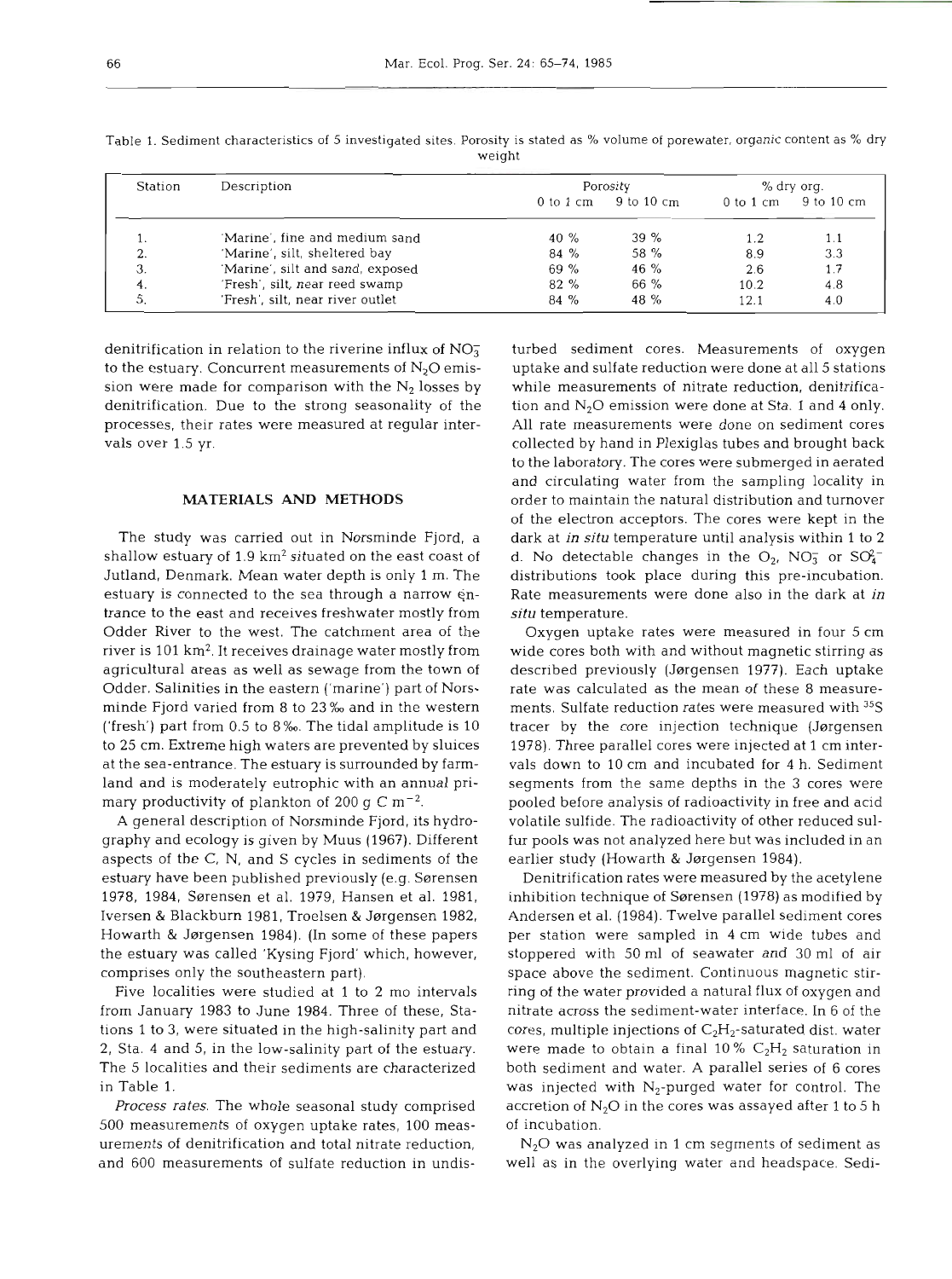ment and water samples were transferred to 60 m1 vials with 5 ml of 1M KCl and equilibrated with the gas phase by shaking. Gas samples of 0.3 ml were injected into a gas chromatograph (Packard 427) equipped with a 63Ni Electron Capture Detector. Gases were separated on a 2 m  $\times$  3.2 mm Porapak Q column at 60 °C.

Measurement of total nitrate reduction rates was based on the recent observation that acetylene is also an inhibitor of nitrification (Walter et al. 1979). Thus, in the  $C_2H_2$ -injected cores there was no NH $^+_4$  oxidation and the rates of  $NO<sub>3</sub><sup>-</sup>$  and  $NO<sub>2</sub><sup>-</sup>$  depletion were therefore a measure of their rate of consumption. Due to the high ammonium concentration in the sediments, assimilatory nitrate reduction is expectedly inhibited (cf. Payne 1973), and nitrate and nitrite are reduced partly by denitrification to  $N_2$  and partly by dissimilatory reduction to  $NH<sub>4</sub><sup>+</sup>$ . Nitrate and nitrite were therefore assayed in the same samples that were used for  $N_2O$  determination. After  $N_2O$  analysis, the samples were centrifuged at  $2000 \times g$  and the supernatant assayed colorimetrically on an autoanalyzer (Chemlab) after the method of Armstrong et al. (1967). The difference between the total rate of  $NO<sub>3</sub><sup>-</sup> + NO<sub>2</sub><sup>-</sup>$  disappearance and the rate of denitrification was taken as a measure of the rate of  $NO<sub>3</sub><sup>-</sup>$  reduction to  $NH<sub>4</sub><sup>+</sup>$ .

*Other determinations.* Water samples of 120 m1 were collected in the fjord at Sta. 1 and 4 for  $N_2O$  analysis. Twenty ml was replaced by pure  $N_2$  and, after shaking and temperature equilibration in the laboratory,  $N_2O$ was analyzed in gas samples of the headspace. Other water samples were taken for determination of  $NO<sub>3</sub>$ and  $NO<sub>2</sub><sup>-</sup>$  as described above as well as for sulfate and salinity. Sulfate was measured gravimetrically or photometrically after barium precipitation (Amer. Publ. Health Ass. 1971, Tabatabai 1974).

Porewater samples for the measurement of sulfate were obtained by pressure filtration under  $N_2$  through  $0.45 \mu m$  filters. The filtrate was collected directly in 10% Zn-acetate to trap the sulfide. Sulfate analysis was done as in water samples. Other porewater samples were obtained for the analysis of nitrate and nitrite. Sediment porosity and dry organic matter were measured by drying known volumes of sediment to constant weight at 105  $^{\circ}$ C and igniting at 450  $^{\circ}$ C for 12 h, respectively.

Emission rates of  $N<sub>2</sub>O$  across the water-air interface were estimated from  $N_2O$  concentrations in the fjord water by use of the stagnant film model (Broecker & Peng 1974):

$$
F = D \times (Cs - \alpha Ca)/z
$$

where  $F =$  flux from water to atmosphere;  $D =$ molecular diffusion coefficient of  $N_2O$  in the water;  $Cs$ and  $Ca =$  concentrations of N<sub>2</sub>O in water and atmosphere;  $\alpha$  = Bunsen solubility coefficient for N<sub>2</sub>O; z =

thickness of stagnant film. Values of  $D$  and  $\alpha$  were obtained from Broecker & Peng (1974) and Weiss & Price (1980), respectively; they were corrected to the *in situ* salinity and temperature. The atmospheric  $N_2O$ concentration, about 0.3 ppm, was measured in air samples from the field. A stagnant film thickness, z, of  $300 \mu m$  was chosen to be representative of the average field conditions wlth moderate wind speeds in the sheltered estuary (cf. Broecker & Peng 1974, Emerson 1975, Jørgensen & Okholm-Hansen in press).

Emission rates of  $N<sub>2</sub>O$  from the sediment were measured directly on cores as described by Jensen et al. (1984). Water and air volumes of 25 m1 each were maintained over the sediment and the water was stirred to facilitate a natural gas exchange.  $N_2O$  was analyzed at intervals in both water and headspace and from the linear increase the emission rate was calculated.

#### **RESULTS**

# $O_2$  uptake and  $SO_4^{2-}$  reduction

Sulfate reduction rates followed seasonal temperature variations at all stations. At the eastern stations, 1 to 3, in the marine part of Norsminde Fjord, the sulfate reduction zone extended far below 10 cm depth in the sediment during the whole year. At the 2 western stations, 4 and 5, near the freshwater outlet, low sulfate concentration in the water limited depth of sulfate reduction zone (Fig. 1). The salinity in the water varied from 0.5 to 8 %o and the sulfate concentrations varied accordingly from 0.4 to 6 mmol  $1^{-1}$ . The highest concentrations were found during summer when run-off was minimal, and the lowest were found in winter and spring. In spite of the lower concentration, sulfate penetrated deeper into the sediment during winter due to low sulfate reduction activity. The sulfate zone was 8 to l0 cm deep from October to April. From May through September the higher temperature stimulated sulfate reduction and sulfate was depleted already at 4 to 5 cm depth. Within the sulfate zone, however, the lower concentrations did not seem to limit reduction rates strongly. The maximum rates of 600 to 800 nmol  $SO_4^{2-}$  cm<sup>-3</sup> d<sup>-1</sup> at Sta. 5 were as high as the maximum rates at the marine stations.

Comparison of the oxygen uptake rates and the rates of sulfate reduction calculated for  $1 \text{ m}^2$  of sediment showed that they both varied in proportion to temperature with a maximum in July-August and a minimum in January-February (Fig. 2). Temperature extremes were 20 °C in summer and 2 °C in winter. The temperature coefficient ( $Q_{10}$  = the factor of rate increase per 10 C" temperature increase) was 2.7 for oxygen uptake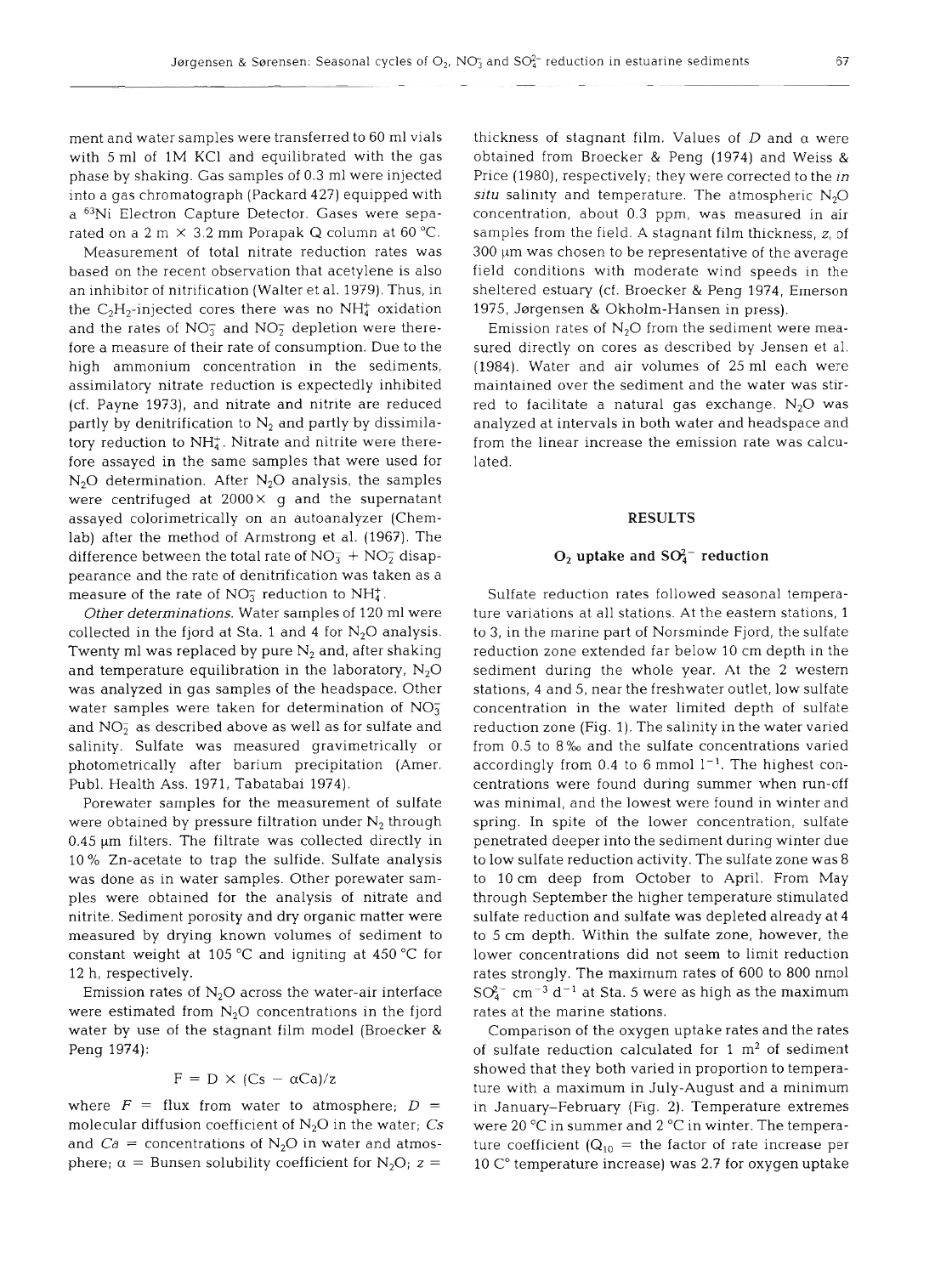

**Fig. 1. Seasonal variation of sulfate reduction rates in sediments of Sta. 5. Broken line: lower boundary of sulfate zone** 

and 2.1 for sulfate reduction. The lower temperature effect for sulfate reduction was probably due to the narrow reduction zone during summer which limited the areal reduction rates.

#### **Nitrate reduction**

Seasonal variations in total nitrate reduction and denitrification were regulated by nitrate availability as well as by temperature. The influx of nitrate to the estuary from the main freshwater source, Odder River, was high during winter and spring, but low during summer (Fig. **3,** top). The nitrate level in the river water fluctuated between 310 and 1130  $\mu$ mol  $1^{-1}$  with no clear seasonal trend. The freshwater discharge reached a maximum of 15 to  $30 \times 10^4$  m<sup>3</sup> d<sup>-1</sup> in winter and spring and was only 2 to  $8 \times 10^4$  m<sup>3</sup> d<sup>-1</sup> during summer (unpubl. data from Det Danske Hedeselskab and Aarhus Amts Vandvaesen). There was a significant difference in nitrate influx between the **2** yr. The

Fig. 2. Mean rates of oxygen uptake and sulfate reduction per unit area at 5 sta-**3, tions in Norsminde Fjord. Sulfate reduc**  tion was integrated down to 10 cm depth. **Process rates follow temperature variations in the overlying water** 

spring of 1983 had an unusually high rainfall, especially during May, which resulted in an extensive leaching of nutrients from the surrounding agricultural areas. High nitrate influx as well as low biological activity during winter resulted in high nitrate levels in the estuary and a relatively deep penetration of nitrate into the sediment (Fig. **3).** 

At Sta. 1, the gradients showed that nitrate in winter was taken up by sediments from the overlying water. As daylight intensity and water temperature increased during spring, nitrate uptake of both phytoplankton and sediments was enhanced and the water concentration fell below 10  $\mu$ mol  $l^{-1}$ . During summer, the nitrate zone was only about 1 cm thick and a slight maximum of nitrate indicated that nitrate was produced by nitrification in the sediment and was now released to the water. The sudden pulse of nitrate influx to the estuary in May 1983 had a dramatic effect in the sediment where a nitrate penetration to 5 cm would otherwise not occur late in spring.

At Sta. 4 near the river outlet, nitrate in the water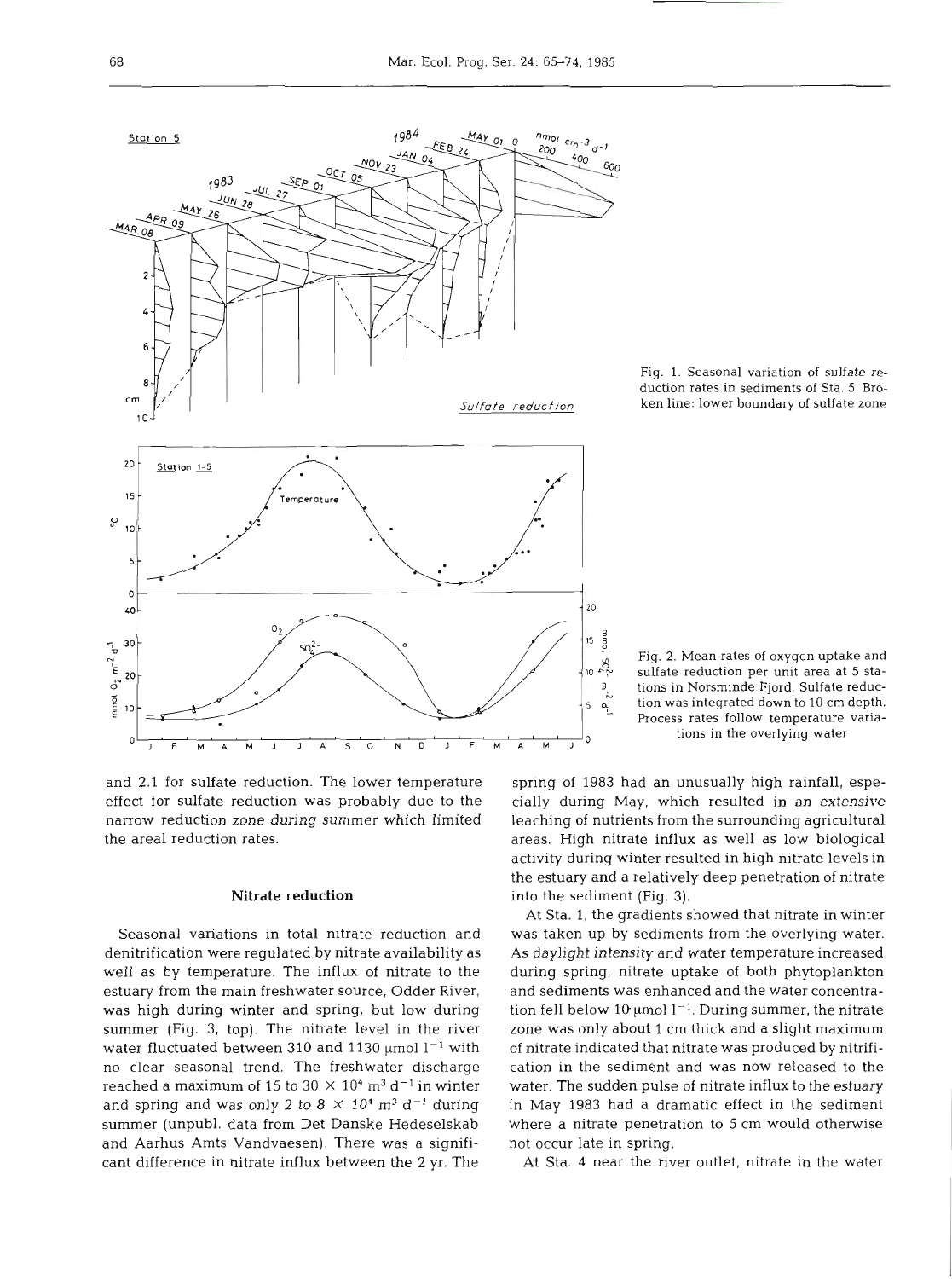

Fig. **3.** Top: monthly influx of nitrate and nitrite from Odder River to Norsminde Fjord. Middle and bottom: isopleths of nitrate distribution in the sediments at Sta. 1 and 4. Number on the isopleths indicate µmol nitrate  $1^{-1}$  water or porewater

varied from 600 to 900  $\mu$ mol  $1^{-1}$  in winter and 100 to 250 in summer (Fig. 3). Thus, nitrate was present throughout the year at relatively high concentration and the level in the uppermost cm of the sediment was mostly  $>50$  µmol l<sup>-1</sup>, even during summer. The nitrate gradient indicated uptake from water to sediment at all seasons.

Rates of denitrification and of total nitrate reduction at the 2 stations, 1 and 4, are shown in Fig. 4 together with rates of oxygen uptake and sulfate reduction. The seasonal pattern of activities shows that while oxygen and sulfate consumption followed temperature, nitrate consumption was relatively constant throughout the year with sudden peaks during spring. It is especially the result of the nitrate pulse in May 1983 which is

notable. There was a large difference in the rates of total nitrate reduction at the 2 stations. Reduction rate were 10-fold higher near the river outlet than near the sea entrance due to the high nitrate levels. At Sta. 1 the lowest reduction rates were found during summer when nitrate availability was highly limiting. Denitrification was  $<$ 50% of the total nitrate reduction a both stations.

### **N,O emission**

Measurements of  $N_2O$  concentrations in the estuary showed that the water was always supersaturated with  $N_2O$  relative to the atmosphere.  $N_2O$  concentrations in the western part of the estuary near the river outlet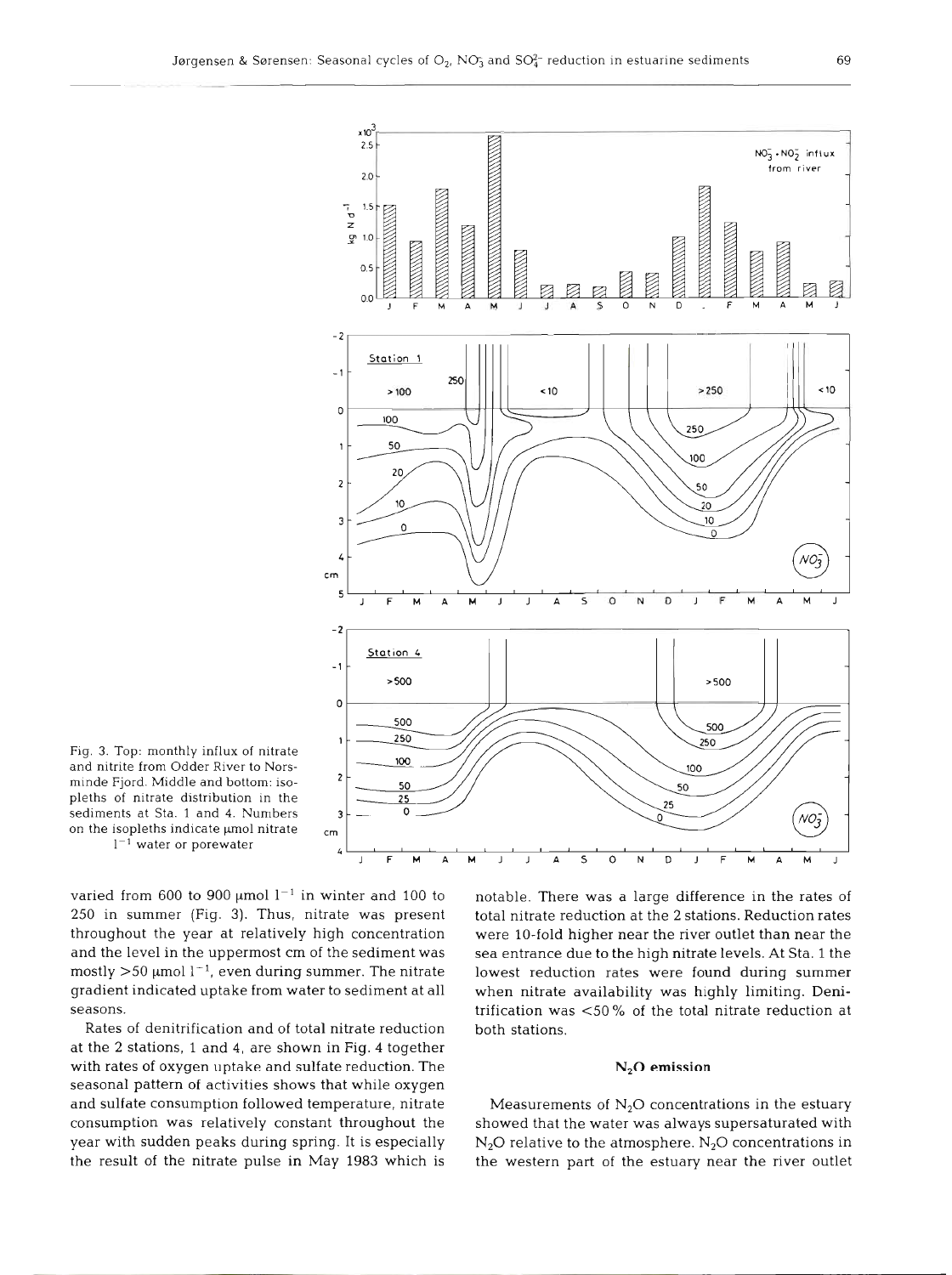

 $\int_{\frac{L}{L}}^{L}$  Fig. 4. Sta. 1 und 4: seasonal variation in areal rates of total nitrate reduction, deareal rates of total nitrate reduction, denitrification, oxygen uptake and sulfate reduction in the sediment

varied from 0.03 to 0.49  $\mu$ mol  $l^{-1}$  (mean 0.142) over the water-air interface showed the strong effect of the year with highest values during spring. In the eastern nitrate pulse in spring 1983 and the maxima in nitrate part, N<sub>2</sub>O concentrations varied from 0.01 to 0.05 µmol reduction (Fig. 5). Emission rates from sediments to

**1-l** (mean 0.031). Calculated emission rates across the water were similar to or less than the water-air flux.



Fig. 5. Flux of **N20** across the water-air interface (open circles) and across the sediment-water interface (filled circles) at Sta. 1 and **4**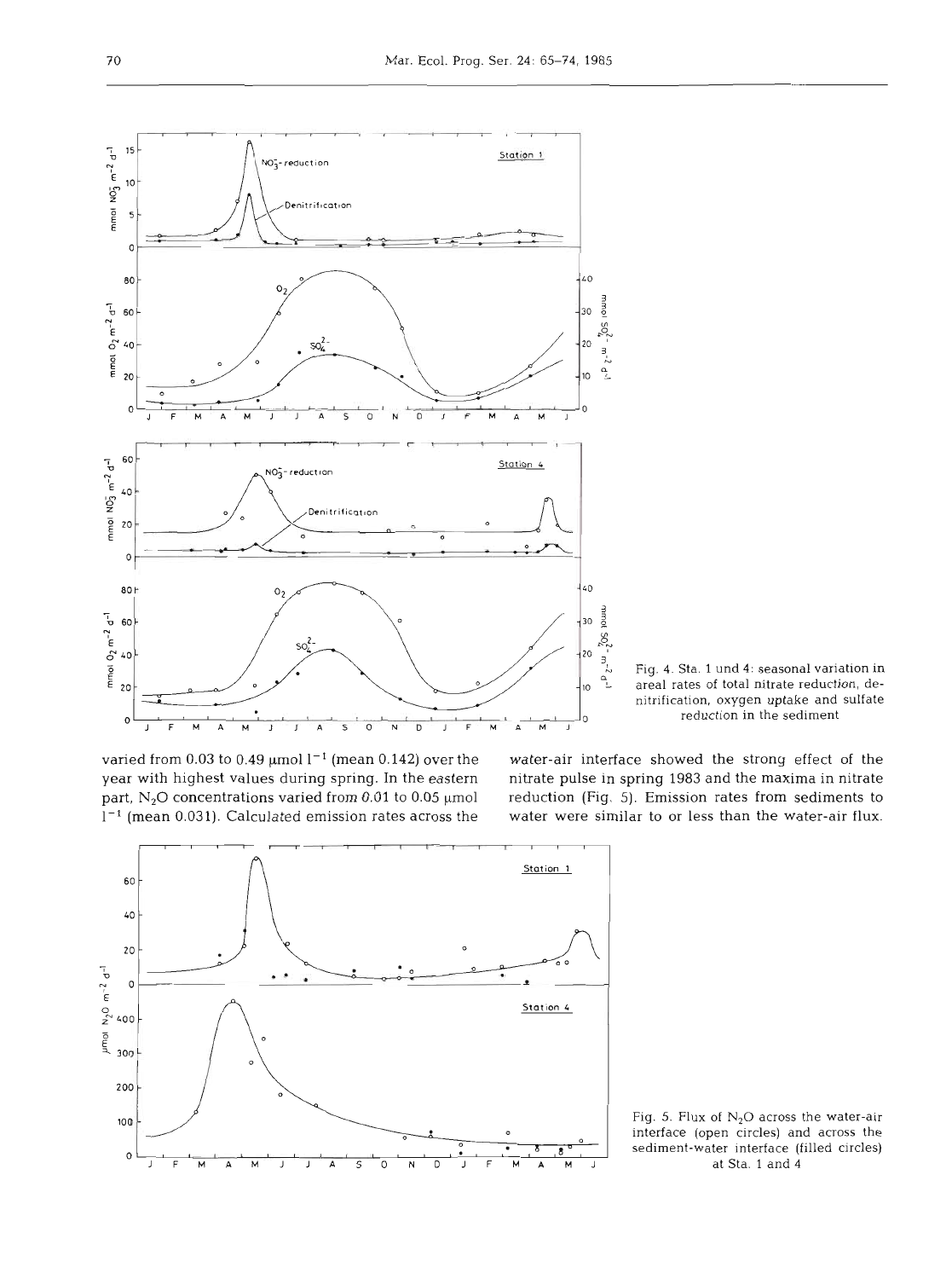The lower sediment flux may indicate that a part of the  $N<sub>2</sub>O$  comes from the river water or it may reflect differences and uncertainties in the 2 approaches used.  $N_2O$ emission rates from the western part of the estuary at Sta. **4** were 10-fold higher than from the eastern, more marine part at Sta. 1.

#### **DISCUSSION**

Zonation of the 3 processes studied – oxygen, nitrate and sulfate reduction - was determined by the dynamic balance between their consumption rate in the sediment and the diffusional flux from the overlying water. Depths of the 3 zones during summer were:  $O_2 = 0.5$  to 1.5 mm,  $NO_3^- = 0.5$  to 1 cm, and  $SO_4^{2-} = 4$ to  $>$ 100 cm ( $O<sub>2</sub>$  data from Howarth & Jørgensen 1984, Jørgensen & Okholm-Hansen in press). The depth of the sulfate zone depended mostly on salinity. We believe that the salinity gradient and thus the trend in mineralization processes between the stations in Norsminde Fjord are characteristic also of other estuaries where the main source of nitrate is from rivers and of sulfate is from the ocean.

The variations of the 3 processes were highly different in their seasonal pattern (Fig. 2 & **4).** Oxygen and sulfate followed the temperature: nitrate did not. This shows the importance of detailed, seasonal studies, especially for nitrate reduction, before calculations are made of annual budgets.

Our seasonal studies of oxygen, nitrate, and sulfate reduction at low and high salinity in Norsminde Fjord can further be used to compare the contribution of the 3 electron acceptors to mineralization of organic matter in the sediments. For this purpose, rate measurements have been recalculated as weighted, yearly averages for each station and presented as daily rates per m2.

# $O_2$  uptake and  $SO_4^{2-}$  reduction

Data for oxygen uptake and sulfate reduction are summarized in Table **2.** Oxygen uptake rates showed little variation between the **5** localities investigated in spite of the very different sediment types. The more exposed localities of Sta. **1** and **3** had sandy sediments with an organic content **5** to 10-fold lower than the more sheltered, silty sediments. Calculated turnover of the total organic matter in sand was thus faster than in the more fine-grained sediments. A similar trend was found in another Danish fjord, Limfjorden (Jørgensen 1977).

Results for sulfate reduction were quite comparable to data from other coastal marine environments. Thus, a sulfate reduction equivalent to about **50%** of the oxygen uptake was also found in other organic-rich sediments and marshes (Jørgensen 1982, Howes et al. **1984,** Howarth **1984).** Because of extensive reoxidation of produced sulfide by oxygen in such sediments, close to half of the measured oxygen uptake may be diverted to this process (Jørgensen 1977). A recent study in Norsminde Fjord near Sta. 2 has shown that the present sulfate reduction rates may even be underestimated by

Table 2. Rates of sediment oxygen uptake and sulfate reduction in mm01 **m-2** d-' of 5 investigated sites. Mean values over 1 year

| Station           |      |      |      |      |      |      |  |  |
|-------------------|------|------|------|------|------|------|--|--|
| Process           |      |      |      |      | 5    | Mean |  |  |
| Oxygen uptake     | 36.6 | 39.5 | 40.9 | 43.0 | 40.6 | 40.1 |  |  |
| Sulfate reduction | 7.5  | 23.9 | 19.8 | 9.1  | 10.6 | 14.2 |  |  |

20 to 30 % because the tracer measurements did not include the label incorporated into pyrite and elemental sulfur (Howarth & Jørgensen 1984).

Sulfate reduction varied 3-fold between stations, with lowest values in the sand of Sta. **1** and in the sediments near the river mouth. The lower sulfate reduction at Sta. **1** was possibly due to the less reducing conditions in this sediment where dense populations of polychaete worms and crustaceans ventilated their burrows. At Sta. **4** and 5, the low salinity and sulfate concentration in the water limited the depth of the sulfate reduction zone to **4** to 10 cm. Especially during summer a significant part of the anaerobic metabolism would therefore be expected to take place below the sulfate zone. The terminal process in this metabolism is methanogenesis which was not analyzed. In the eastern, marine, part of the estuary methane formation was not important in the upper 10 to **15** cm of the sediment due to the high sulfate levels (Iversen & Blackburn 1981).

Such gradual transition from sulfate reduction to methanogenesis with depth in marine sediments has been observed also in other coastal environments (e.g. Crill & Martens 1983, Iversen & Jørgensen in press). Although there are indications that sulfate may become limiting for the reduction rate already at mmolar concentrations (Westrich 1983), our recent results indicate a much lower half-saturation level of ≤100 µM (Ingvorsen & Jørgensen 1982, Jørgensen & Ingvorsen in prep.). We therefore conclude that area1 reduction rates were limited by total flux of sulfate into sediment which in combination with the low sulfate concentration in the water determined the depth of the sulfate reduction zone.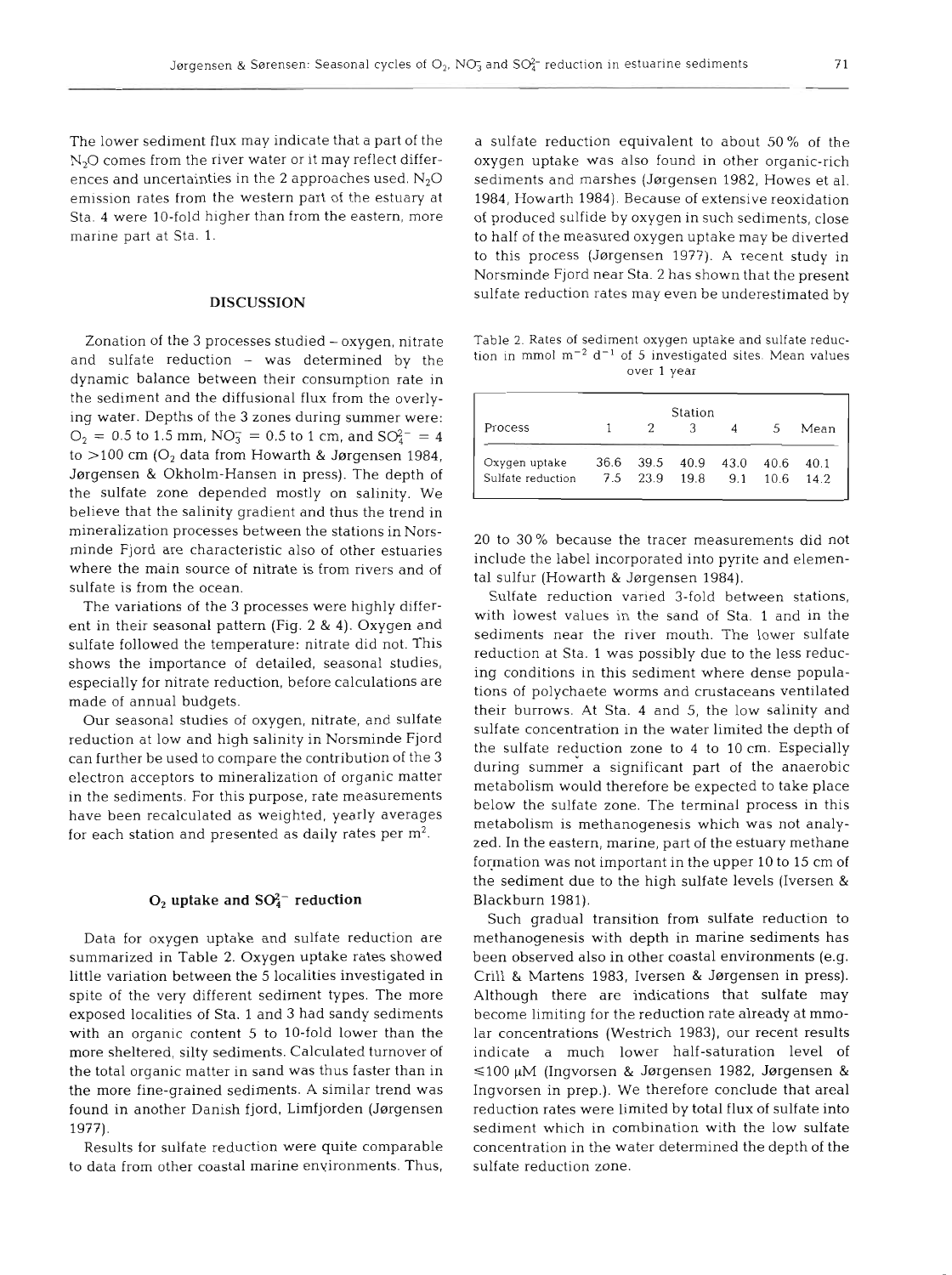#### $NO<sub>3</sub><sup>-</sup>$  reduction

In Table 3 we have compared the data for nitrate reduction with those for oxygen and sulfate reduction at Sta. 1 (high salinity) and at Sta. 4 (low salinity). The mean process rates over 1 **yr** have been recalculated to the equivalent amount of organic carbon (mmol  $CH<sub>2</sub>O$ ) which would be oxidized by the process. In this way their contributions to the electron flow in the sediments become directly comparable (cf. Jargensen 1980). The conversion factors are given in Table **3**  together with the percentage contribution of each process to the total electron acceptor reduction. It should be noted that diurnal variations in the distribution and reduction of oxygen and nitrate may be significant in estuarine sediments (Andersen et al. 1984). As our measurements were made only in the dark, this may have biased the comparison of the electron acceptors somewhat.

There was a significant difference between the sediments at high and at low salinity. At the higher salinity, oxygen uptake accounted for  $\frac{2}{3}$  of the total reduction rate while sulfate was **l/,.** Nitrate reduction was only 8 % of which **'/3** was due to denitrification and 2/3 to a dissimilatory reduction to  $NH<sub>4</sub><sup>+</sup>$ . The most important difference to the sediment at lower salinity was a 10-fold higher nitrate reduction, mostly due to a high rate of reduction to  $NH_4^+$ .

The very high rates of nitrate reduction to  $NH_4^+$  at Sta. 4 make nitrate comparable to both sulfate and oxygen as an electron acceptor. The dissimilatory reduction of nitrate to ammonia is, however, not always a respiratory process, since the nitrate may also function as an electron sink in bacterial fermentations. For example in clostridia, this process may be a mechanism for the removal of excess reducing power (Hasan & Hall 1975). In other cases, however, the pathway seems to be a true respiration. This has now been demonstrated in several strains of **Desulfovibrio,**  which may start to reduce nitrate when sulfate is depleted (Steenkamp & Peck 1981). An assimilatory

Table 3. Process rates in meq  $m^{-2} d^{-1}$  (see text) in sediments of Norsminde Fjord. Mean values over 1 yr for a seawater dominated (Sta. 1) and a freshwater dominated (Sta. 4) site. The relative contribution of each electron acceptor is shown in parentheses. The applied conversion factors for nmol to mequivalent recalculation are also shown

| Process               | meg/mmol | Sta. 1       | Sta. 4       |
|-----------------------|----------|--------------|--------------|
| $O2$ uptake           | 1/1      | $36.6(65\%)$ | 43.0 $(44\%$ |
| $NO3$ reduction       |          | 4.7 $(8\%)$  | 35.5(37%)    |
| $NO3$ $N2$            | 5/4      | 1.5 $(3\%)$  | 4.3 $(4\%)$  |
| $NO2$ $NH4$           | 2/1      | $3.2(5\%)$   | $31.2(33\%)$ |
| $SO_4^{2-}$ reduction | 2/1      | 15.0 (27 %)  | 18.2 (19%)   |
| Total                 |          | 56.3 (100 %) | 96.7 (100 %) |

reduction of nitrate is not expected to be significant, as the process in bacteria is generally inhibited by ammonium. There is a high concentration and net release of ammonium from coastal sediments due to the relatively high N/C ratio of the organic matter near the sediment surface (Blackburn & Henriksen 1983). There is still not enough data available to evaluate whether the high stimulation of nitrate reduction to ammonium, which we have observed, is a general phenomenon in the transition from seawater to freshwater in estuaries.

For both stations, measured rates of denitrification were found to be mostly a function of nitrate availability when calculated per unit area. The source of nitrate to the sediment seemed to be mostly from the overlying water during winter and early spring according to the gradients. During summer, the slight nitrate maximum at 0 to 1 cm depth at Sta. 1 indicated that nitrification would now be the main source and that nitrate was released to the water rather than taken up.

The rather insignificant role of denitrification in mineralization of organic matter was also observed previously in this fjord (Sørensen et al. 1979) as well as in Limfjorden and Kattegat between the Baltic and the North Sea (Blackbum & Henriksen 1983). The observed denitrification rate is of similar magnitude as that found in other coastal sediments from which rates of about 0.5 to 2 mmol  $m^{-2}$  d<sup>-1</sup> have been reported (Billen 1978, Seitzinger et al. 1984, Jenkins & Kemp 1984).

Due to the low nitrate concentration in the sediments during summer, however, rates may have been underestimated in this period. Since acetylene blocks nitrification as well as denitrification (Walter et al. 1979, Blackmer et al. 1980) the small pool of nitrate may be depleted during incubation. Furthermore, there is recent evidence that the acetylene blockage of denitrification may become less efficient at low nitrate concentrations (Kaspar et al. 1981, Oremland et al. 1984).

#### Denitrification and N<sub>2</sub>O emission

Formation of  $N_2$  by denitrification and of  $N_2O$  by denitrification or nitrification result in a loss of combined nitrogen from the estuarine ecosystem. The estuary may thereby play a role as a buffer against the discharge of nutrients from the river into the sea. The coastal waters from the Baltic to the North Sea are susceptible to eutrophication due to excessive nutrient discharge and have in recent years shown increasing symptoms of anoxia in bottom water.

Mean rates of  $N_2O$  emission over 1 yr from water surface to atmosphere were  $0.014$  and  $0.150$  mmol m<sup>-2</sup>  $d^{-1}$  at Sta. 1 and 4, respectively. These are insignific-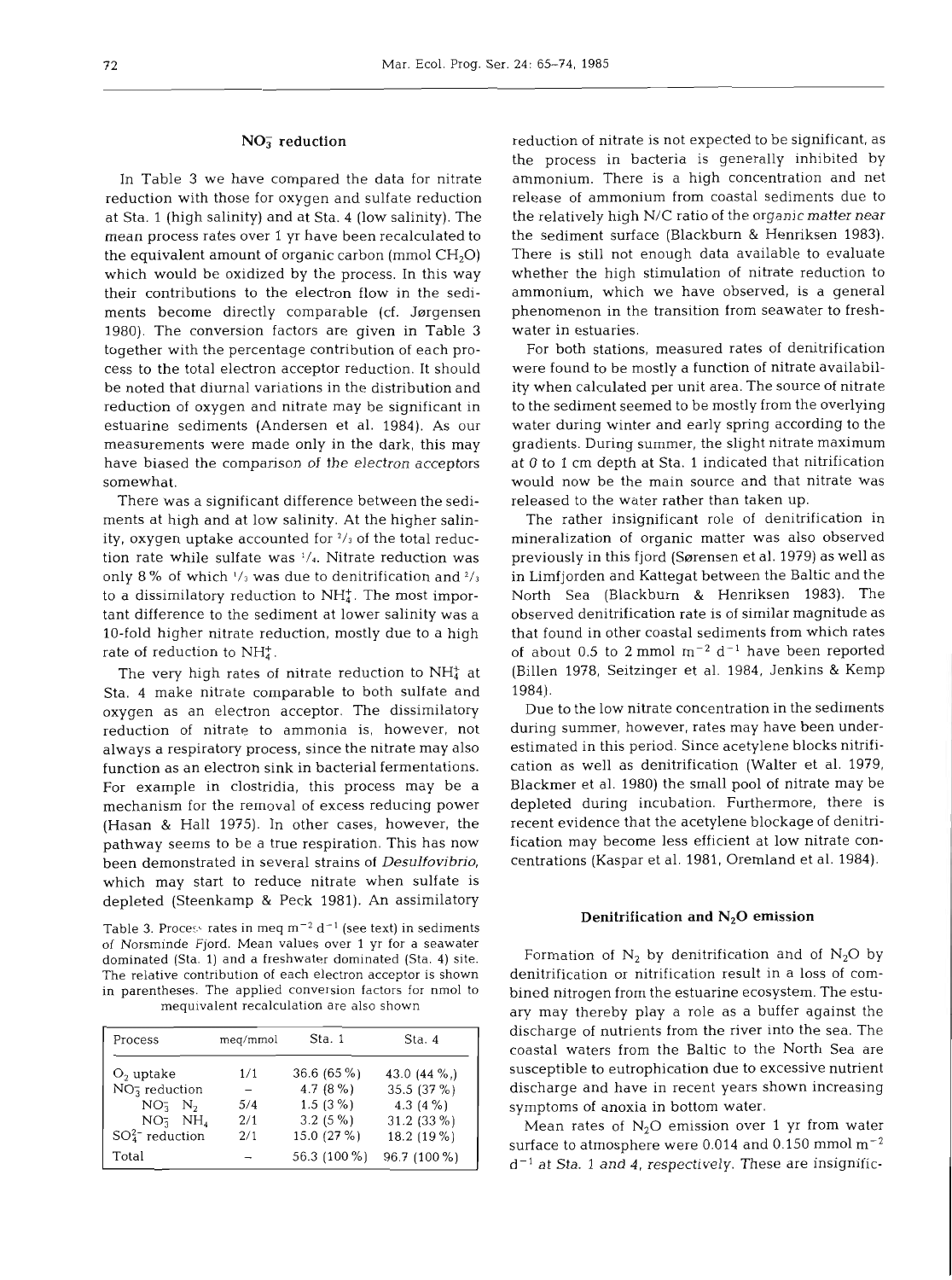ant nitrogen loses compared to the measured rates of  $N_2$  formation of 1.2 and 3.4 mmol m<sup>-2</sup> d<sup>-1</sup>. Mean nitrogen influx to the fjord can be calculated on the basis of data in Fig. 3 and a total fjord area of  $1.9 \text{ km}^2$ . The influx is equivalent to 35 mmol  $m^{-2} d^{-1}$ , i.e. 10 to 30 times higher than denitrification. The maximum influx correlates seasonally with the maximum rate of denitrification. Thus, only about 5 % of nitrate from the main river is lost within the estuary by denitrification in the sediment. We do not have sufficient data to evaluate the sink of the main part of the nitrate, but it is likely that most is taken up by plankton algae. The annual mean nitrate concentration in the water wa reduced 5-fold from 540 to 105  $\mu$ M between the western (fresh) and the eastern (marine) ends of the estuary. A part of the assimilated nitrogen is trapped in the estuary, which presently has very high sedimentation rates, and much of the organic nitrogen may also leave the estuary as plankton or suspended detritus.

Emission rates of  $N<sub>2</sub>O$  showed that the inner part of the estuary was the most important source with rates 10-fold higher than the outer part. Although  $N_2O$  formation seems insignificant for the overall nitrogen budget, both in Norsminde Fjord and in other estuaries (e.g. Seitzinger et al. 1983), its natural release may be important for the tropospheric nitrogen cycle (McElroy & McConnell 1971, Hahn & Crutzen 1982). Our data are equal to or higher than other rates of  $N_2O$  emission from sediments or water in estuaries (McElroy et al. 1978, Seitzinger et al. 1983, Jenkins & Kemp 1984, Jensen et al. 1984). The high rates may be due to the relatively high influx of nitrate from the river and to the shallow water which facilitates gas transfer from the sediments to the atmosphere.

*Acknowledgements.* The extensive field sampling and analytical work by Else Bundgaard Frentz and Preben G. Sørensen is gratefully acknowledged. We thank Det Danske Hedeselskab and Aarhus Amts Vandvaesen for permission to use their nitrate and river discharge data. This study was supported by the EEC Environmental Program (Contract no. ENV-588-DK) and by the Danish Natural Science Research Council (Project no. 11-4785).

#### LITERATURE CITED

- American Public Health Association (1971). Standard methods for the examination of water and wastewater, 13th ed. Washington, D. C.
- Andersen, T. K., Jensen, M. H., Sørensen, J. (1984). Diurnal variation of nitrogen cycling in coastal, marine sediments. I. Denitrification. Mar. Biol. 83: 171-176
- Armstrong, F. A. J., Steams, *C.* R., Strickland, J. D. H. (1967). The measurement of upwelling and subsequent biological processes by means of the Technicon Autoanalyzer and associated equipment. Deep Sea Res. 14: 381-389
- Billen, G. (1978). A budget of nitrogen recycling in North Sea sediments off the Belgian coast. Estuar. coast. mar. Sci. 7: 127-146
- Blackburn, T. H., Henriksen, K. (1983). Nitrogen cycling in different types of sediments from Danish waters. Limnol. Oceanogr. 28: 477-493
- Blackmer, A. M., Bremner, J. M., Schmidt, E. L. (1980). Production of nitrous oxide by ammonia-oxidizing chemoautotrophic microorganisms in soil. Appl. environ. Microbiol. 40: 1060-1066
- Boynton, W. R.. Kemp, W. M., Keefe, C. W. (1982). A comparative analysis of nutrients and other factors influencing estuarine phytoplankton production. In: Kennedy, V. S. (ed.) Estuarine comparisons. Academic, New York, p. 69-90
- Broecker, W. S.. Peng. T. H. (1974). Gas exchange rates between air and sea. Tellus 26: 21-35
- Crill, P. M,, Martens, C. S. (1983). Spatial and temporal fluctuations of methane production in anoxic, coastal marine basin. Geochim. cosmochim. Acta 47: 1791-1804
- Emerson, S. (1975). Gas exchange rates in small Canadian Shield lakes. Limnol. Oceanogr. 20: 754-761
- Fenchel, T., Blackburn, T. H. (1979). Bacteria and mineral cycling. Academic Press, New York
- Hahn, J., Crutzen, P. J. (1982). The role of fixed nitrogen in atmospheric photochemistry. Phil. Trans. R. Soc. B 296: 521-541
- Hansen, J. I., Henriksen, K., Blackburn, T. H. (1981). Seasonal distribution of nitrifying bacteria and rates of nitrification in coastal marine sediments. Microb. Ecol. 7: 297-304
- Hasan, S. M,, Hall, J. B. (1975). The physiological function of nitrate reduction in *Clostridiurn perfringens.* J. gen. Microbiol. 87: 120-128
- Howarth, R. W. (1984). The ecological significance of sulfur in the energy dynamics of salt marsh and coastal marine sediments. Biogeochem. 1: 5-27
- Howarth, R. W., Jørgensen, B. B. (1984). Formation of 35Slabelled elemental sulfur and pyrite in coastal marine sediments (Limfjorden and Kysing Fjord, Denmark) during short-term  ${}^{35}\mathrm{SO}_4^{2-}$ -reduction measurements. Geochim. cosmochim. Acta 48: 1807-1818
- Howes, B, L., Dacey, J. W. H., King, G. M. (1984). Carbon flow through oxygen and sulfate reduction pathways in salt marsh sediments. Limnol. Oceanogr. 29: 1037-1051
- Ingvorsen, K., Jørgensen, B. B. (1982). Seasonal variation in H2S emission to the atmosphere from intertidal sediments in Denmark. Atm. Environ. 16: 855–86
- Iversen, N., Jørgensen, B. B. (in press). Anaerobic methane oxidation rates at the sulfate-methane transition in marin sediments from Kattegat and Skagerrak (Denmark). Limnol. Oceanogr.
- Iversen, N., Blackburn, T. H. (1981). Seasonal rates of methane oxidation in anoxic marine sediments. Appl. environ. Microbiol. 41: 1295-1300
- Jenkins, M. C., Kemp, W. M. (1984). The coupling of nitrification and denitrification in two estuarine sediments. Limnol. Oceanogr. 29: 609–619
- Jensen, H. B., Jørgensen, K. S., Sørensen, J. (1984). Diurnal variation of nitrogen cycling in coastal, marine sediment. **11. Nitrous oxide emission. Mar. Biol. 83: 177–18**
- Jørgensen, B. B. (1977). The sulfur cycle of a coastal marine sediment (Limfjorden, Denmark). Limnol. Oceanogr. 22: 814-832
- Jørgensen, B. B. (1978). A comparison of methods for the quantification of bacterial sulfate reduction in coastal marine sediments. 1. Measurements with radio-trace techniques. Geomicrobiol. J. 1: 11-27
- Jørgensen, B. B. (1980). Mineralization and bacterial cycling of carbon, nitrogen and sulphur in marine sediments. In: